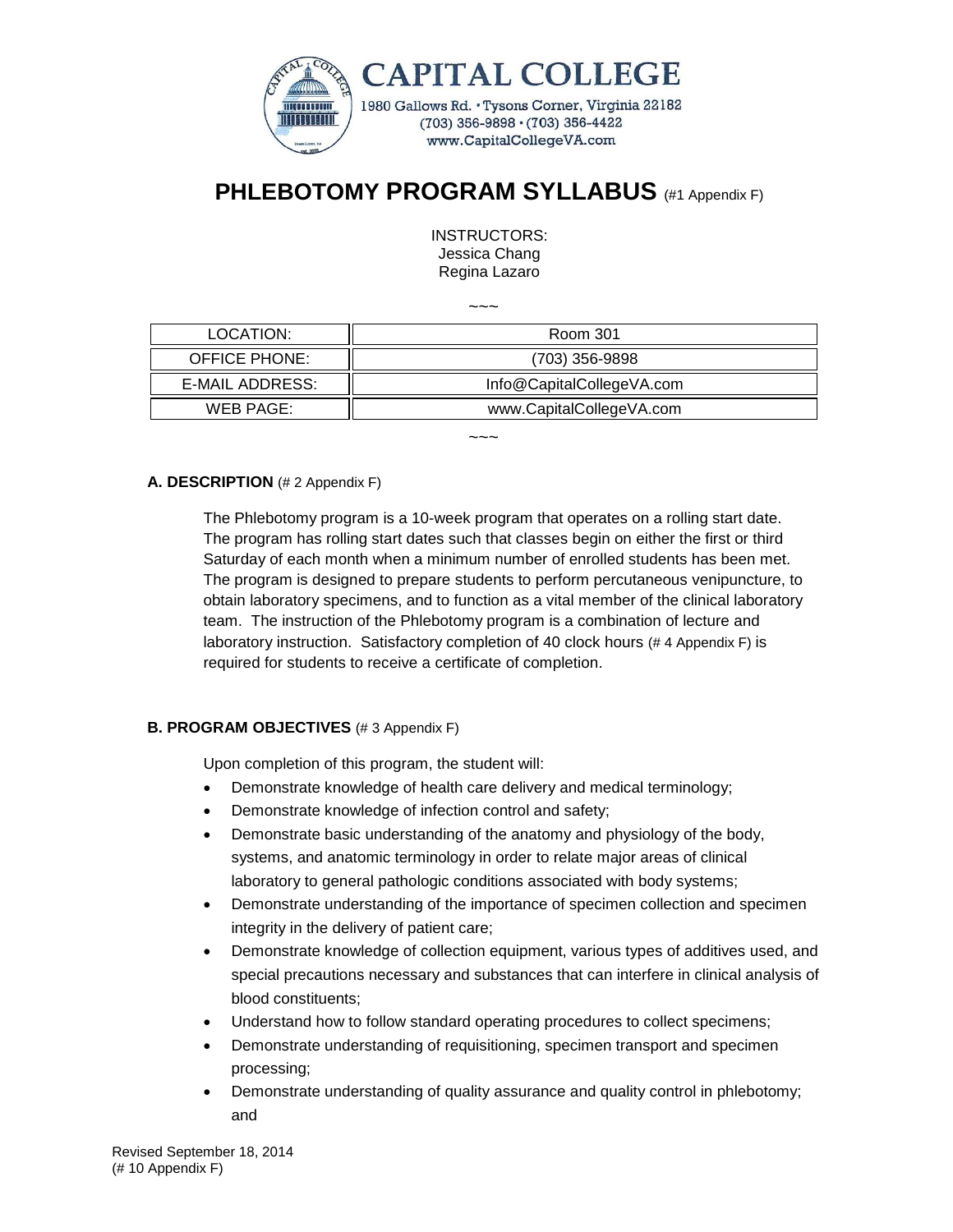Communicate both verbally and nonverbally, effectively and appropriately in the workplace, being mindful of and in compliance with HIPAA.

## **C. PROGRAM TOPICS**

The program will cover the following topics:

- 1. Health Care Structure
- 2. Safety
- 3. Infection Control
- 4. Medical Terminology
- 5. Human Anatomy and Physiology
- 6. Sectional Views
- 7. Circulatory, Lymphatic, and Immune Systems
- 8. Venipuncture Equipment / Routine Venipuncture
- 9. Dermal Puncture / Venipuncture Complications
- 10. Blood Collection in Special Populations
- 11. Arterial Blood Collection
- 12. Special & Non-Blood Collections and Procedures
- 13. Specimen Transport, Handling, and Processing
- 14. Legal Issues in Phlebotomy
- 15. Point-of-Care Testing

#### **D. PREREQUISITES REQUIRED** (# 6 Appendix F)

Graduation from high school or the equivalent is a prerequisite for admission to the Phlebotomy program.

#### **E. INSTRUCTIONAL RESOURCES AND MATERIALS TO BE USED:** (# 7 Appendix F)

- 1. *Phlebotomy: Worktext and Procedures Manual, 3e* [Robin S. Warekois BS MT\(ASCP\)](http://www.amazon.com/s/ref=ntt_athr_dp_sr_1?_encoding=UTF8&field-author=Robin%20S.%20Warekois%20BS%20%20MT(ASCP)&search-alias=books&sort=relevancerank) (Author), [Richard Robinson NASW](http://www.amazon.com/s/ref=ntt_athr_dp_sr_2?_encoding=UTF8&field-author=Richard%20Robinson%20NASW&search-alias=books&sort=relevancerank) (Author) Publisher: Saunders; 3 edition (February 24, 2011) | ISBN-10: 1437709915 | ISBN-13: 978-1437709919 | Edition: 3
- 2. *Phlebotomy (Quickstudy: Academic) Pamphlet* Inc. BarCharts (Author) Publisher: QuickStudy; Chart edition (December 31, 2009) | ISBN-10: 1423209508 | ISBN-13: 978-1423209508

#### **F. METHOD OF EVALUATION & GRADING SCALE:** (#5, 8, & 9 Appendix F)

Students in the Phlebotomy program will be evaluated on their progress by the instructor in the middle of the program and at the conclusion of the program.

The Phlebotomy program is graded on a pass/fail basis. The determination of pass or fail is based entirely on a final examination administered at the end of the program. This examination consists of both written and practical portions. Students must score at least 60% on the final examination in order to pass the program.

### **G. ATTENDANCE:**

Regular class attendance is necessary for academic success. Students are expected to attend every class. However, Capital College understands that unforeseen circumstances